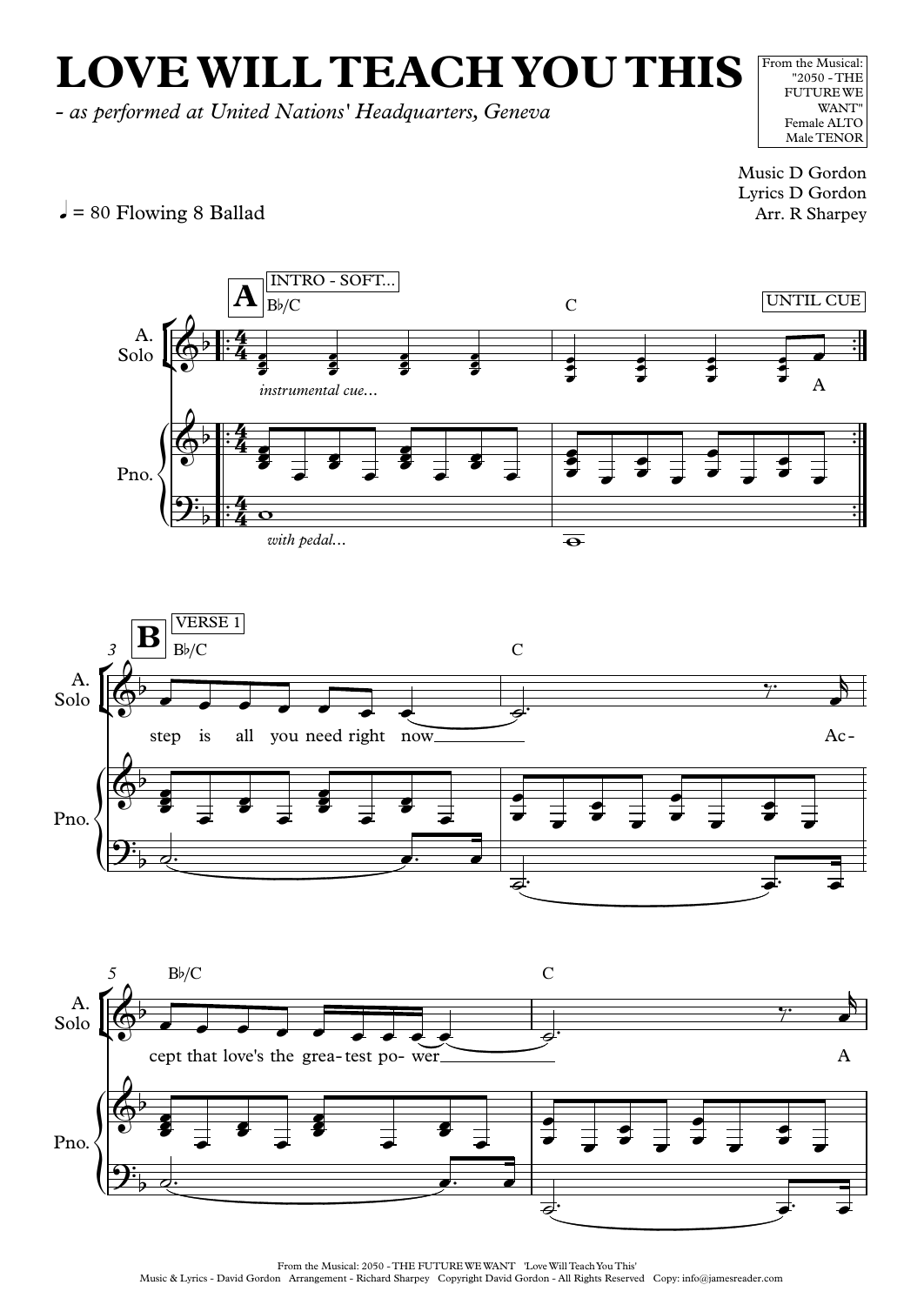





From the Musical: 2050 - THE FUTURE WE WANT 'Love Will Teach You This' Music & Lyrics - David Gordon Arrangement - Richard Sharpey Copyright David Gordon - All Rights Reserved Copy: info@jamesreader.com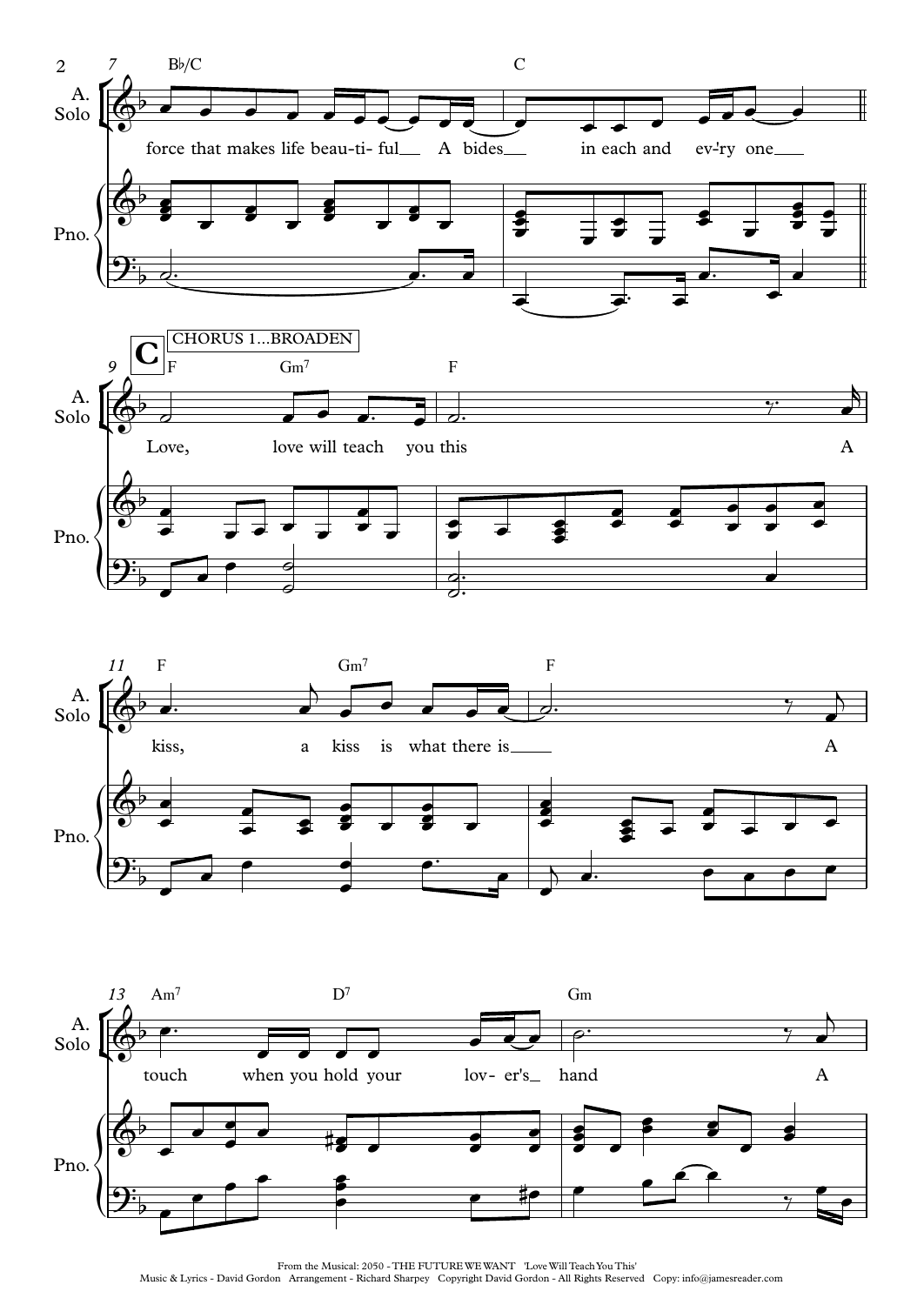







From the Musical: 2050 - THE FUTUREWEWANT 'LoveWill TeachYou This' Music & Lyrics - David Gordon Arrangement - Richard Sharpey Copyright David Gordon - All Rights Reserved Copy: info@jamesreader.com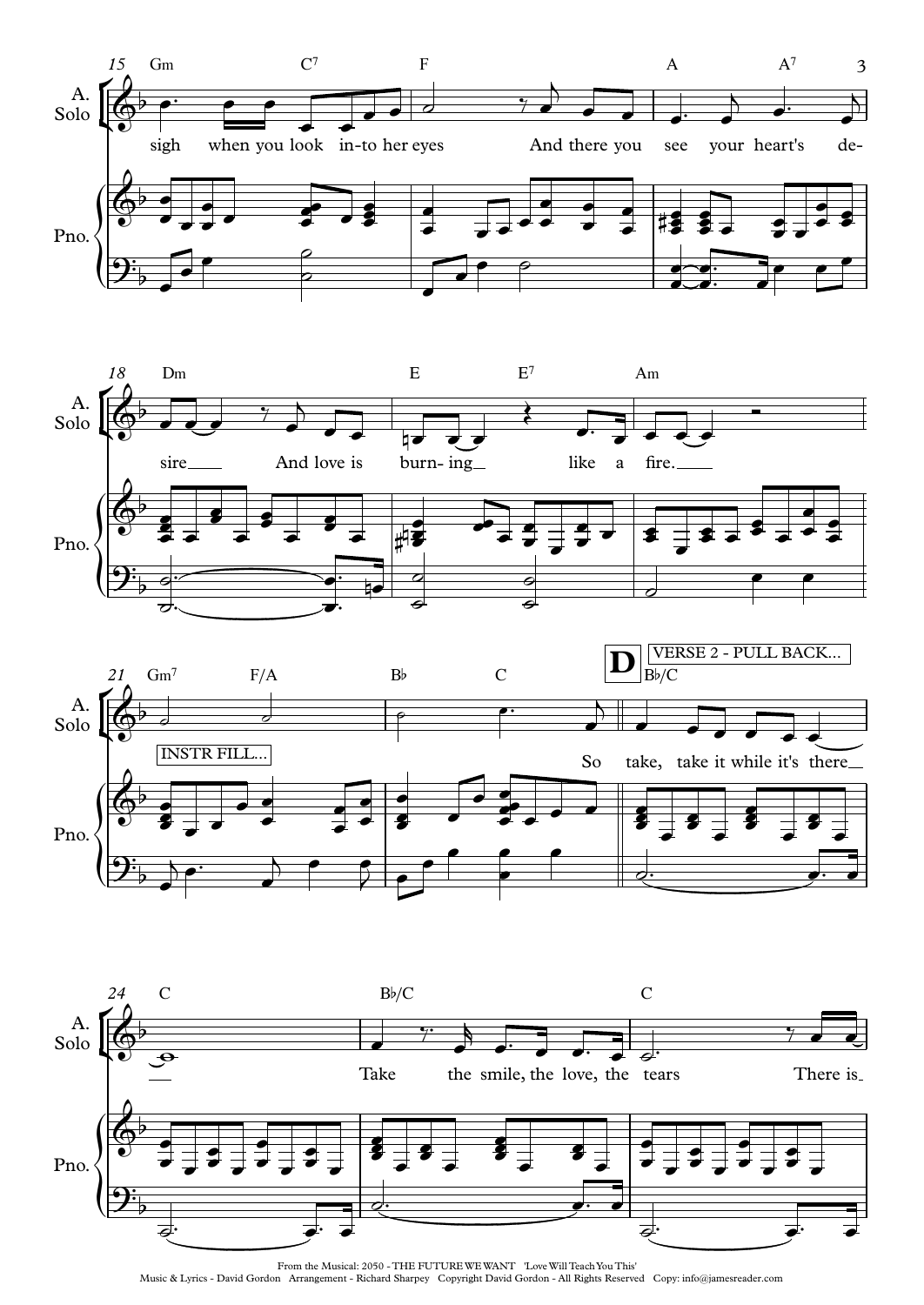





From the Musical: 2050 - THE FUTURE WE WANT 'Love Will Teach You This'

Music & Lyrics - David Gordon Arrangement - Richard Sharpey Copyright David Gordon - All Rights Reserved Copy: info@jamesreader.com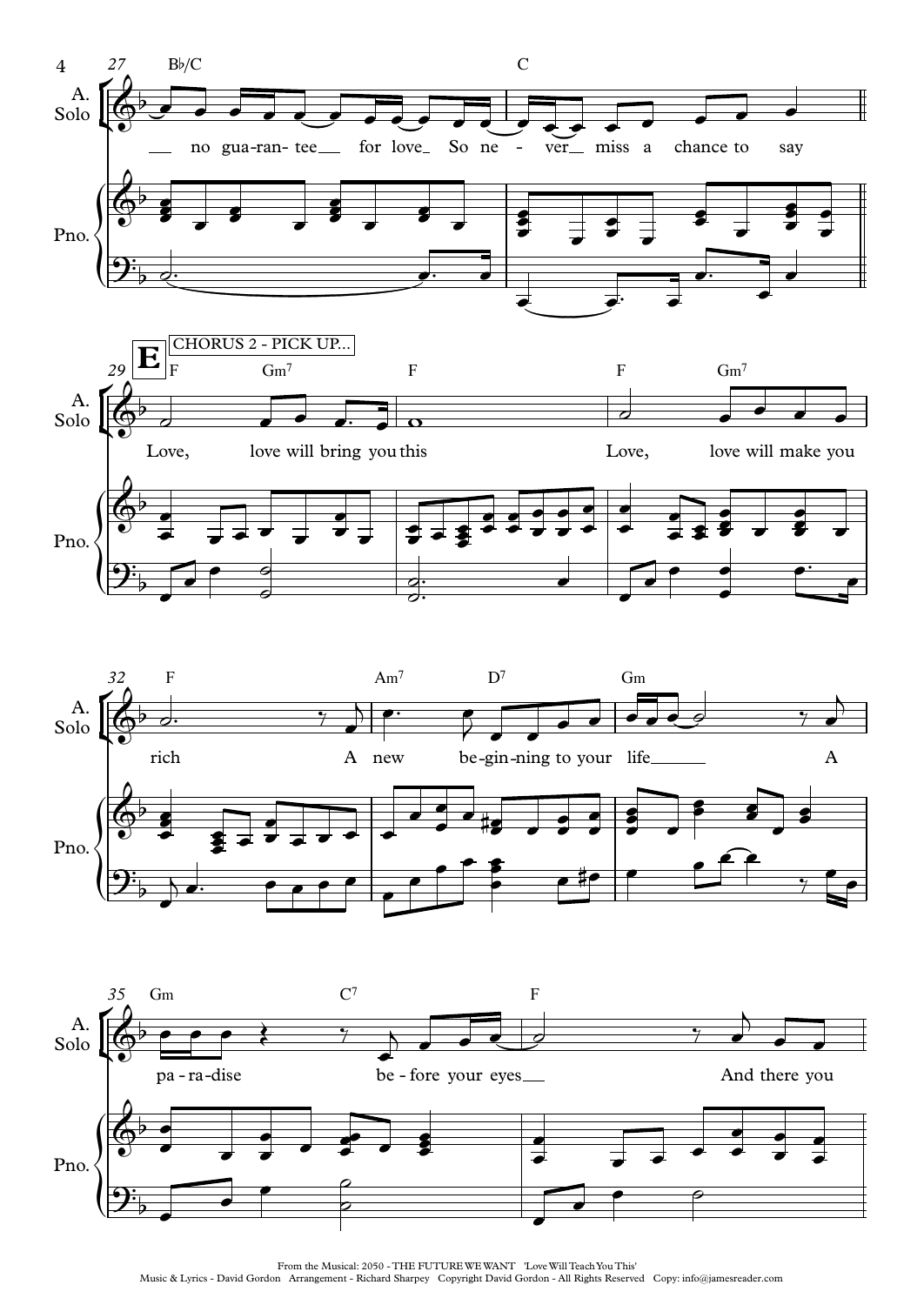







From the Musical: 2050 - THE FUTURE WE WANT 'Love Will Teach You This' Music & Lyrics - David Gordon Arrangement - Richard Sharpey Copyright David Gordon - All Rights Reserved Copy: info@jamesreader.com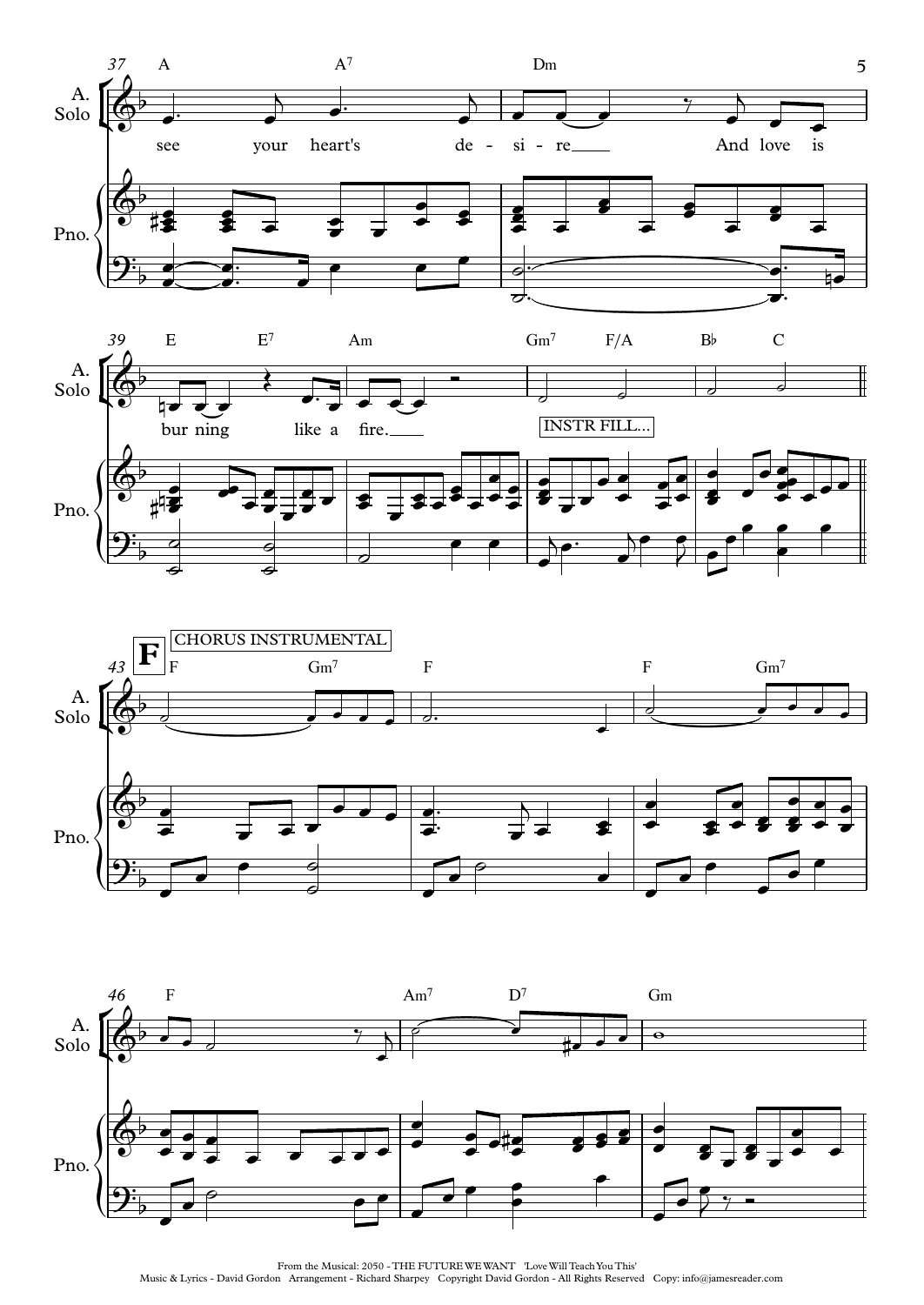





From the Musical: 2050 - THE FUTURE WE WANT 'Love Will Teach You This' Music & Lyrics - David Gordon Arrangement - Richard Sharpey Copyright David Gordon - All Rights Reserved Copy: info@jamesreader.com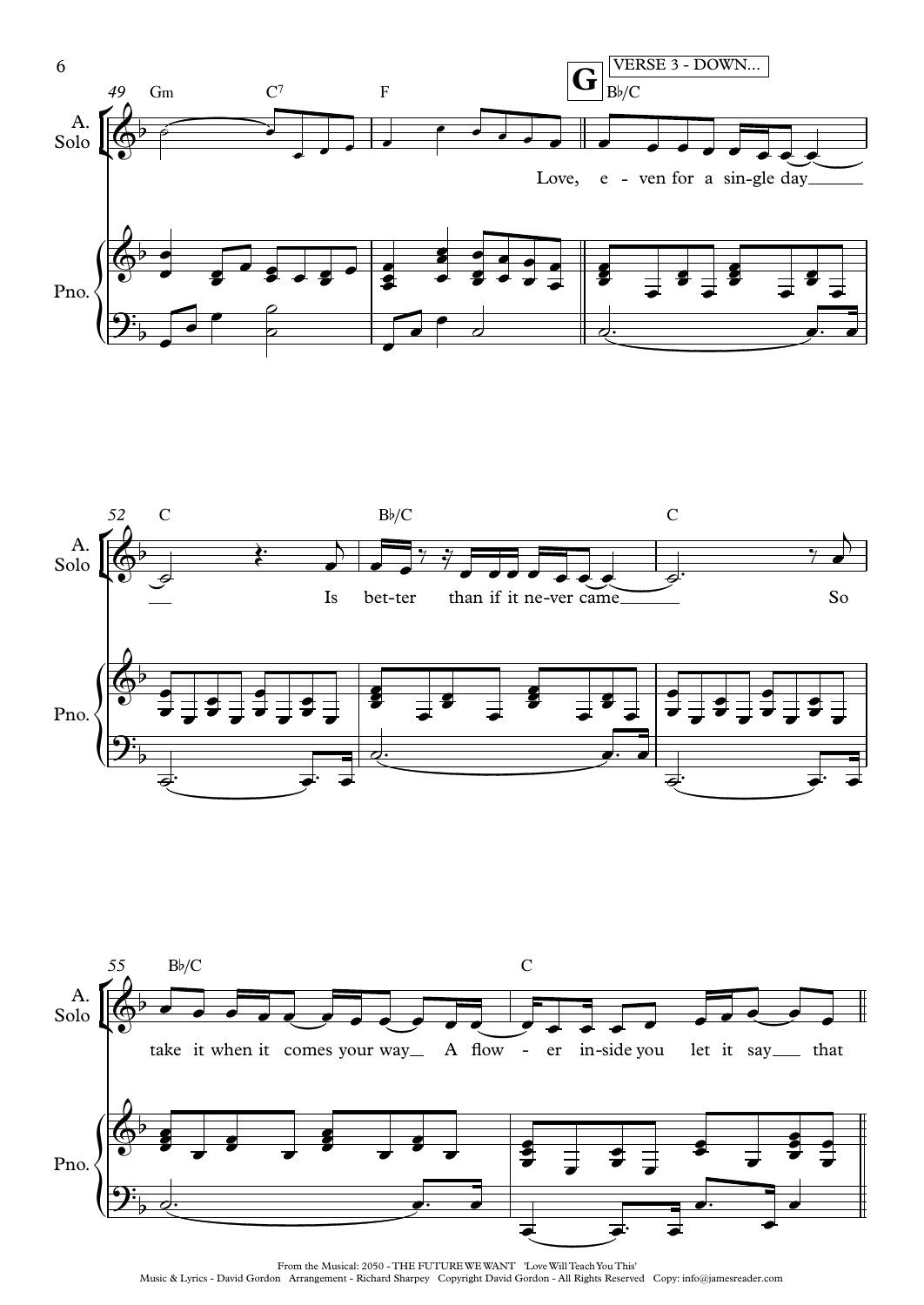





From the Musical: 2050 - THE FUTURE WE WANT 'Love Will Teach You This' Music & Lyrics - David Gordon Arrangement - Richard Sharpey Copyright David Gordon - All Rights Reserved Copy: info@jamesreader.com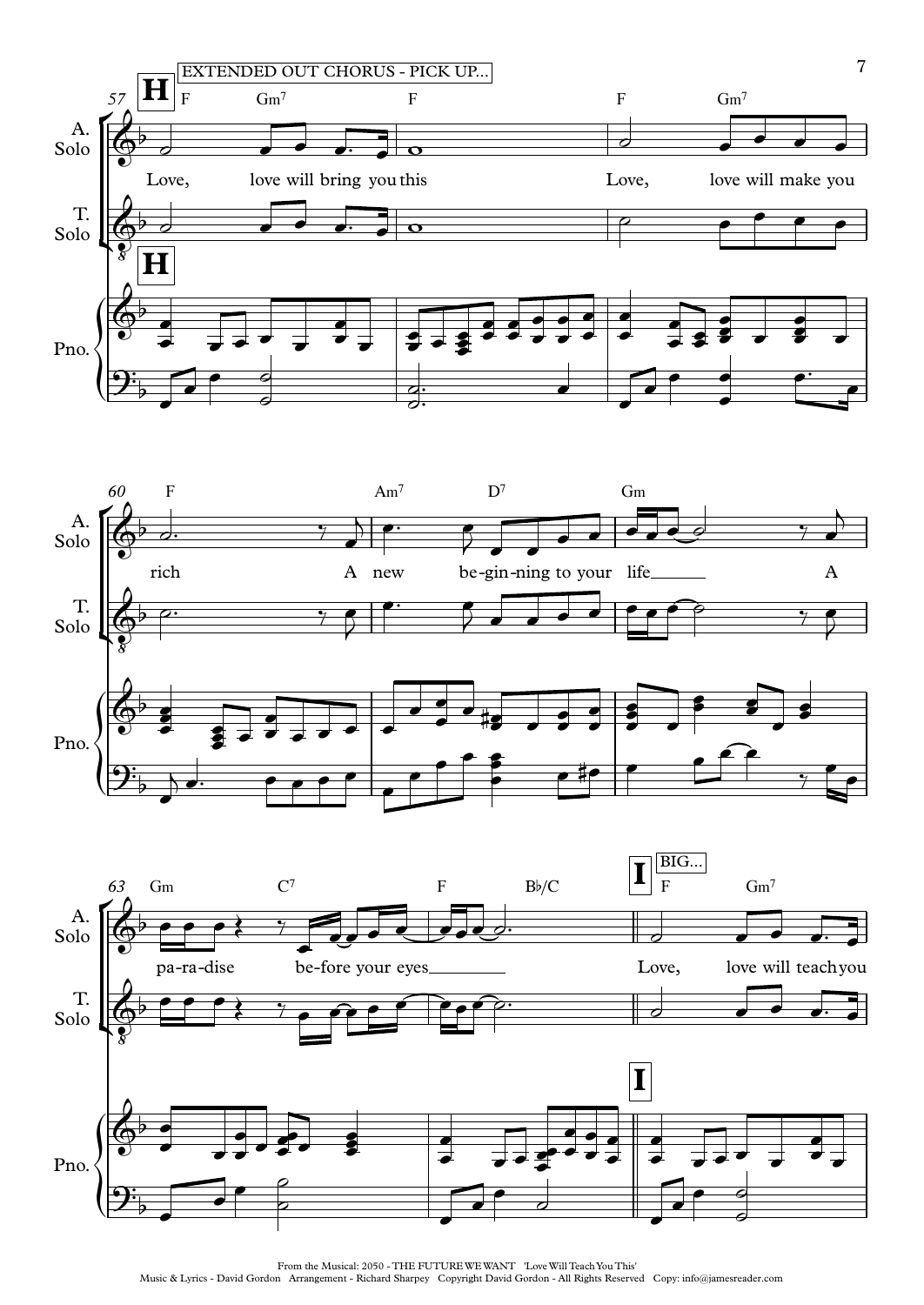